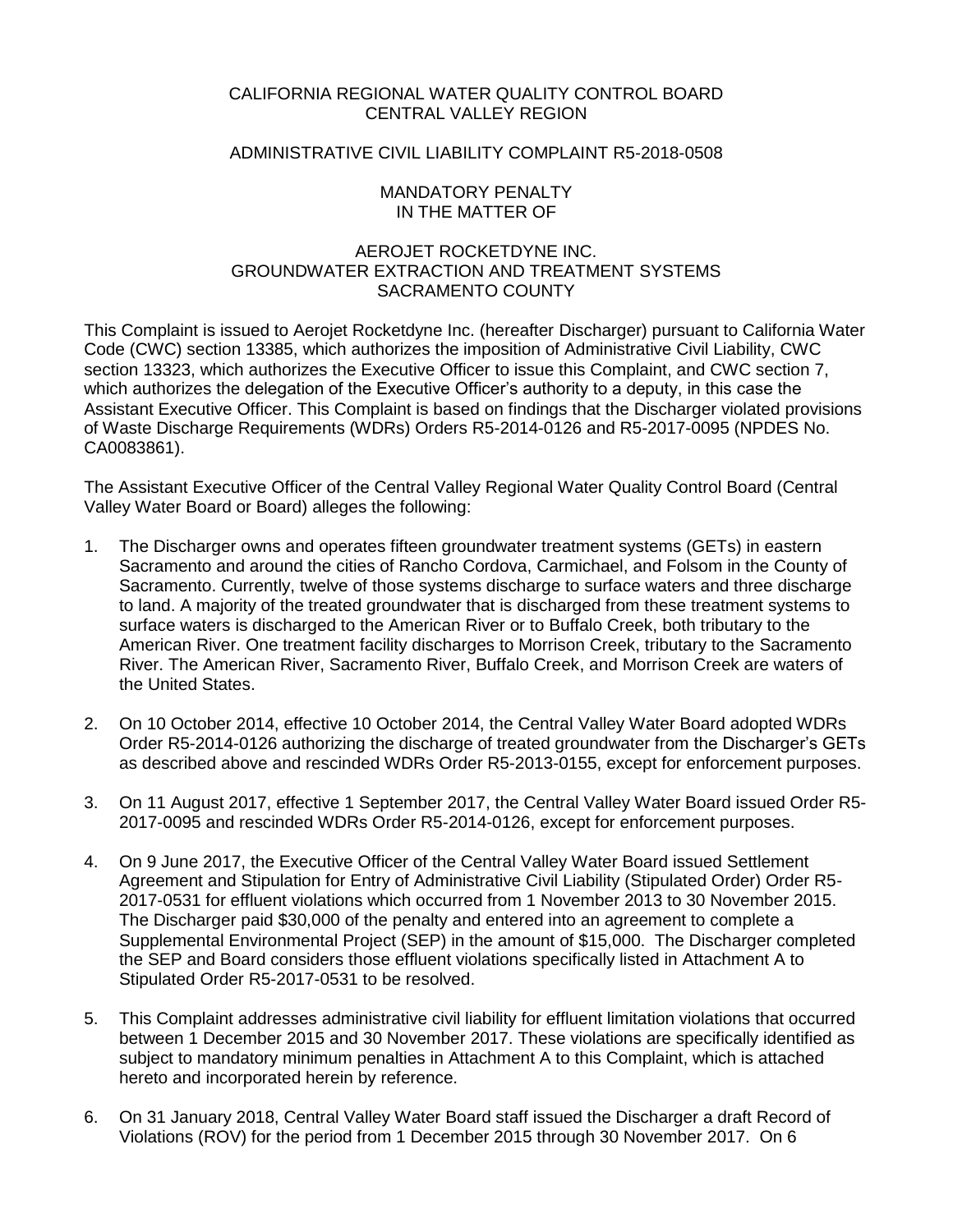February 2017, the Discharger responded via email to the ROV and stated that these effluent violations should not be considered as serious violations because none of these violations exceed the drinking water Maximum Contaminant Levels (MCLs). Therefore, the Discharger asserts that these violations should be considered non-serious violations.

The Discharger also objected to Board staff's approach for citing multiple violations for a single sample value when it exceeded multiple effluent limitations, such as a daily maximum concentration, mass loading, and a monthly average, with a single sample analytical result. Regional Board staff appreciate the Discharger's response to the ROV; however, Board staff do not agree with the Discharger's interpretation of serious and non-serious violations. According to the 2017 State Water Resources Control Board Water Quality Enforcement Policy (Enforcement Policy) defines a "serious violation" as:

*"A serious violation is any waste discharge that exceeds the effluent limitation for a Group I pollutant by 40 percent or more, or a Group II pollutant by 20 percent or more (see Appendix A to 40 CFR 123.45)…"*

Therefore, Board staff has determined that these effluent violations qualify as serious violations per 40 CFR 123.45. In addition, for purposes of assessing mandatory minimum penalties, Board staff determines the number of WDRs effluent limitations that were violated based on monitoring data and other evidence that the discharger submitted. If only one sample is collected during a monitoring period, that one sample is the only data available to determine compliance with multiple effluent limitations, such as a daily maximum concentration limitation and a monthly average effluent limitation. A violation is cited for any limitation that is exceeded based on Water Code Section 13385(h) or (i).

In addition, the Discharger requested that the 30 November 2016 (CIWQS violation ID #1038364) violation for N-Nitrosodimethylamine be dismissed because Board staff's monthly average calculation only included effluent concentration from two samples instead of three samples, which lowers the calculated monthly average concentrations and results in compliance with the WDRs effluent limitation. Upon further investigation, Board staff determined that one sample result was inadvertently reported under the wrong month. After Board staff had the Discharger correct the November 2016 eSMR, Board staff reevaluated the November 2016 eSMR and agrees that the average monthly discharge concentration was below the effluent limitation. Therefore, Board staff has dismissed CIWQS Violation ID #1038364.

The Discharger argues that the WDRs has set the effluent limitations to the lowest possible level and any detection of the constituent would constitute a serious violation. Board Compliance and Enforcement staff do not have the enforcement discretion to modify effluent limitations contained in a Board adopted WDRs Order. Several limitations in the WDRs are very low; however, the WDRs were adopted following a public comment period where the Discharger had the opportunity to contest the draft WDRs. NPDES Permits are renewed in five-year cycles. There will be an opportunity to request modifications to the future WDRs in your Report of Waste Discharge, which is due by 12 April 2019.

7. Water Code section 13385(h) and (i) require assessment of mandatory penalties and state, in part, the following: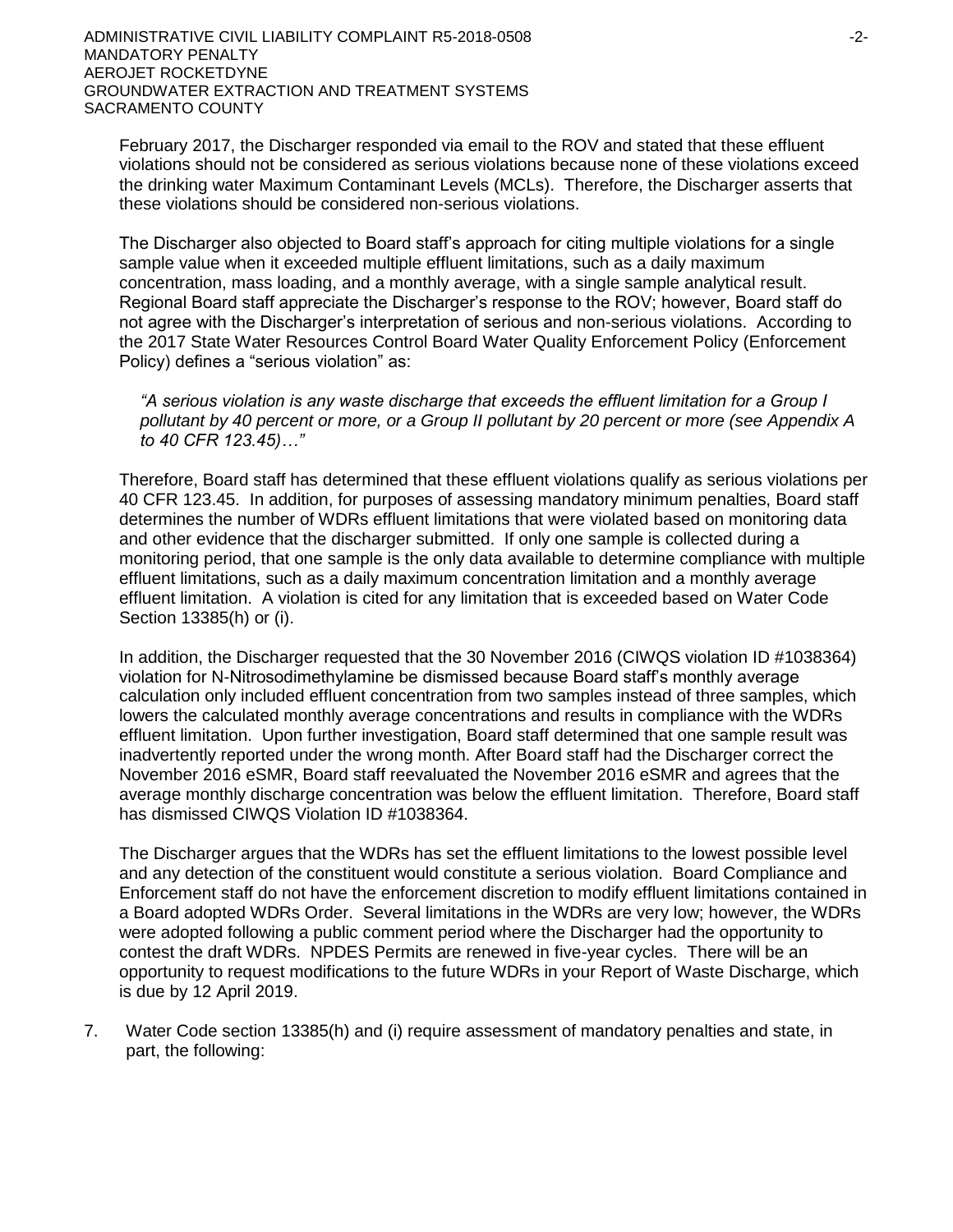Water Code section 13385(h)(1) states:

Notwithstanding any other provision of this division, and except as provided in subdivisions  $(i)$ ,  $(k)$ , and  $(l)$ , a mandatory minimum penalty of three thousand dollars (\$3,000) shall be assessed for each serious violation.

Water Code section 13385 (h)(2) states:

For the purposes of this section, a "serious violation" means any waste discharge that violates the effluent limitations contained in the applicable waste discharge requirements for a Group II pollutant, as specified in Appendix A to Section 123.45 of Title 40 of the Code of Federal Regulations, by 20 percent or more or for a Group I pollutant, as specified in Appendix A to Section 123.45 of Title 40 of the Code of Federal Regulations, by 40 percent or more.

Water Code section 13385 subdivision (i)(1) states, in part:

Notwithstanding any other provision of this division, and except as provided in subdivisions  $(i)$ ,  $(k)$ , and  $(l)$ , a mandatory minimum penalty of three thousand dollars (\$3,000) shall be assessed for each violation whenever the person does any of the following four or more times in any period of six consecutive months, except that the requirement to assess the mandatory minimum penalty shall not be applicable to the first three violations:

- A) Violates a waste discharge requirement effluent limitation.
- B) Fails to file a report pursuant to Section 13260.
- C) Files an incomplete report pursuant to Section 13260.
- D) Violates a toxicity effluent limitation contained in the applicable waste discharge requirements where the waste discharge requirements do not contain pollutant-specific effluent limitations for toxic pollutants.
- 8. Water Code section 13323 states, in part:

Any executive officer of a regional board may issue a complaint to any person on whom administrative civil liability may be imposed pursuant to this article. The complaint shall allege the act or failure to act that constitutes a violation of law, the provision authorizing civil liability to be imposed pursuant to this article, and the proposed civil liability.

9. WDRs Order R5-2014-0126, Effluent Limitations IV.A.2.a include, in part, the following final effluent limitations for Discharge Point M-002 (GET/E/F):

|                        |              | <b>Effluent Limitation</b> |                                |  |
|------------------------|--------------|----------------------------|--------------------------------|--|
| <b>Parameter</b>       | <b>Units</b> | Average<br><b>Monthly</b>  | <b>Maximum</b><br><b>Daily</b> |  |
|                        | µg/L         | 5                          |                                |  |
| Acetaldehyde           | lbs/day      | 0.51                       | 0.51                           |  |
|                        | µg/L         | 0.002                      | 0.010                          |  |
| N-nitrosodimethylamine | lbs/dav      | 0.00096                    | 0.00096                        |  |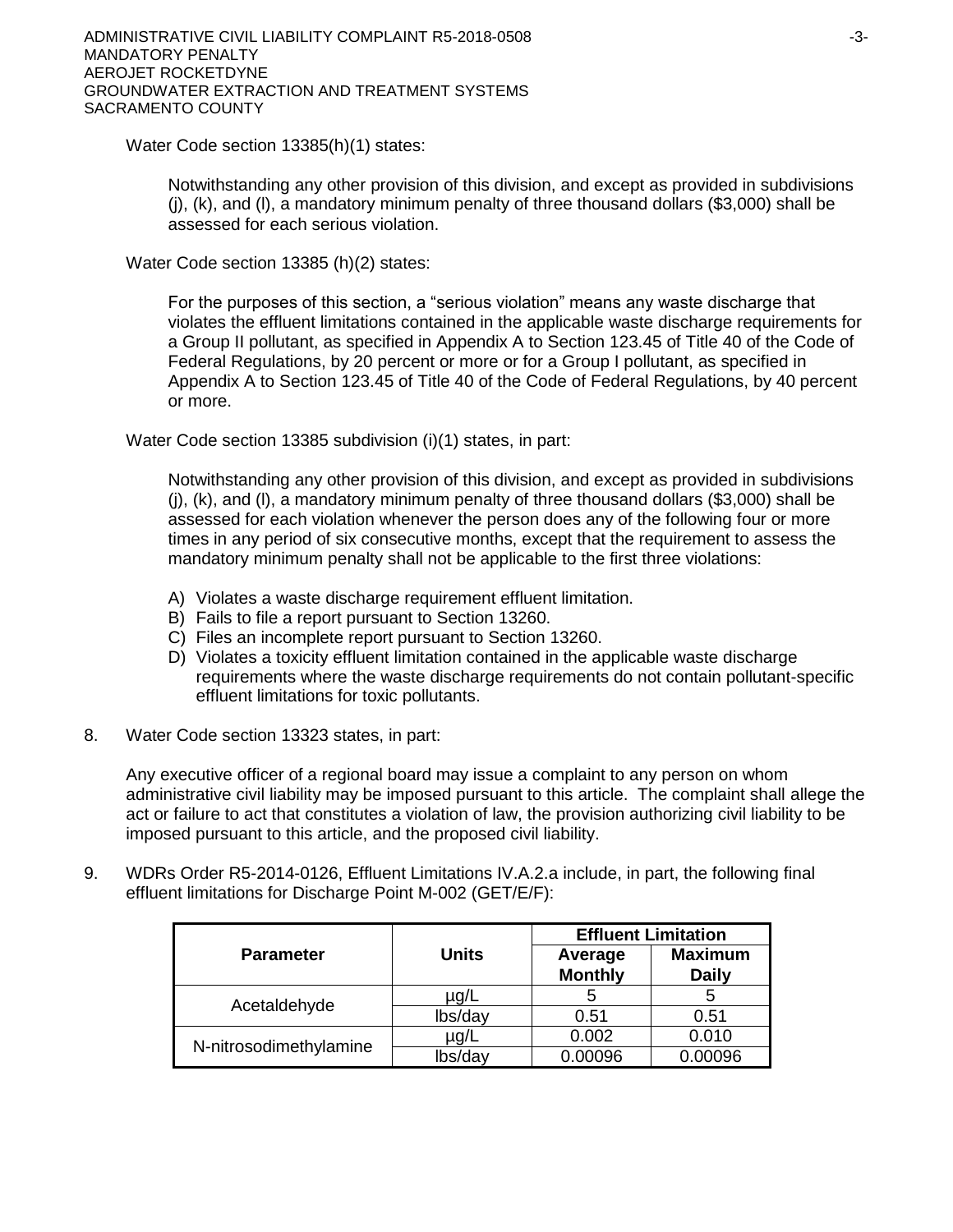10. WDRs Order R5-2014-0126, Effluent Limitations IV.A.7.a include, in part, the following final effluent limitations for Discharge Point M-007 (GET KA):

|                   |         | <b>Effluent Limitation</b> |                                |  |
|-------------------|---------|----------------------------|--------------------------------|--|
| <b>Parameter</b>  | Units   | Average<br><b>Monthly</b>  | <b>Maximum</b><br><b>Daily</b> |  |
| Trichloroethylene | ua/L    | 0.5                        | ი 7                            |  |
|                   | lbs/day | ነ ሰ17                      | .024                           |  |

11. WDRs Order R5-2014-0126, Effluent Limitations IV.A.17.a include, in part, the following final effluent limitations for Discharge Point M-017 (White Rock GET):

|                          |              |                           | <b>Effluent Limitation</b>     |  |
|--------------------------|--------------|---------------------------|--------------------------------|--|
| <b>Parameter</b>         | <b>Units</b> | Average<br><b>Monthly</b> | <b>Maximum</b><br><b>Daily</b> |  |
| cis-1,2-dichloroethylene | $\mu$ g/L    | 0.5                       |                                |  |
|                          | lbs/day      | 0.0054                    | 0.0054                         |  |
| Trichloroethylene        | $\mu$ g/L    | 0.05                      |                                |  |
|                          | lbs/day      | 0.0054                    | 0.0078                         |  |

12. WDRs Order R5-2014-0126, Effluent Limitations IV.A.18.a include, in part, the following final effluent limitations for Discharge Point M-018 (Well 4665)

|                        |              | <b>Effluent Limitation</b> |                                |  |
|------------------------|--------------|----------------------------|--------------------------------|--|
| <b>Parameter</b>       | <b>Units</b> | Average<br><b>Monthly</b>  | <b>Maximum</b><br><b>Daily</b> |  |
| N-nitrosodimethylamine | µg/L         | 0.002                      | 0.010                          |  |
|                        | lbs/day      | 0.0000022                  | 0.00011                        |  |

- 13. According to the Discharger's self-monitoring reports, the Discharger committed nine (9) serious Group II violations of the above effluent limitations contained in WDRs Order R5-2014-0126, as shown in Attachment A. These violations are defined as serious because measured concentration of Group II constituents exceeded maximum prescribed levels in WDRs Order R5- 2014-0126 by 20 percent or more. The mandatory minimum penalty for these violations is **twenty seven thousand dollars (\$27,000)**.
- 14. The total amount of the mandatory penalties assessed for the alleged effluent limitation violations is **twenty seven thousand dollars (\$27,000)**. As stated herein, a detailed list of the alleged effluent violations is included in Attachment A. This Complaint addresses administrative civil liability for violations that are specifically identified as subject to mandatory minimum penalties in Attachment A.
- 15. On 21 December 2015, the Executive Officer designated Andrew Altevogt, Assistant Executive Officer, as the Lead Prosecution Officer for all enforcement matters originating in the Central Valley Region. The 21 December 2015 Delegation of Authority also authorizes Andrew Altevogt to issue Administrative Civil Liability Complaints.
- 16. Issuance of this Administrative Civil Liability Complaint to enforce Water Code Division 7, Chapter 5.5 is exempt from the provisions of the California Environmental Quality Act (Pub. Resources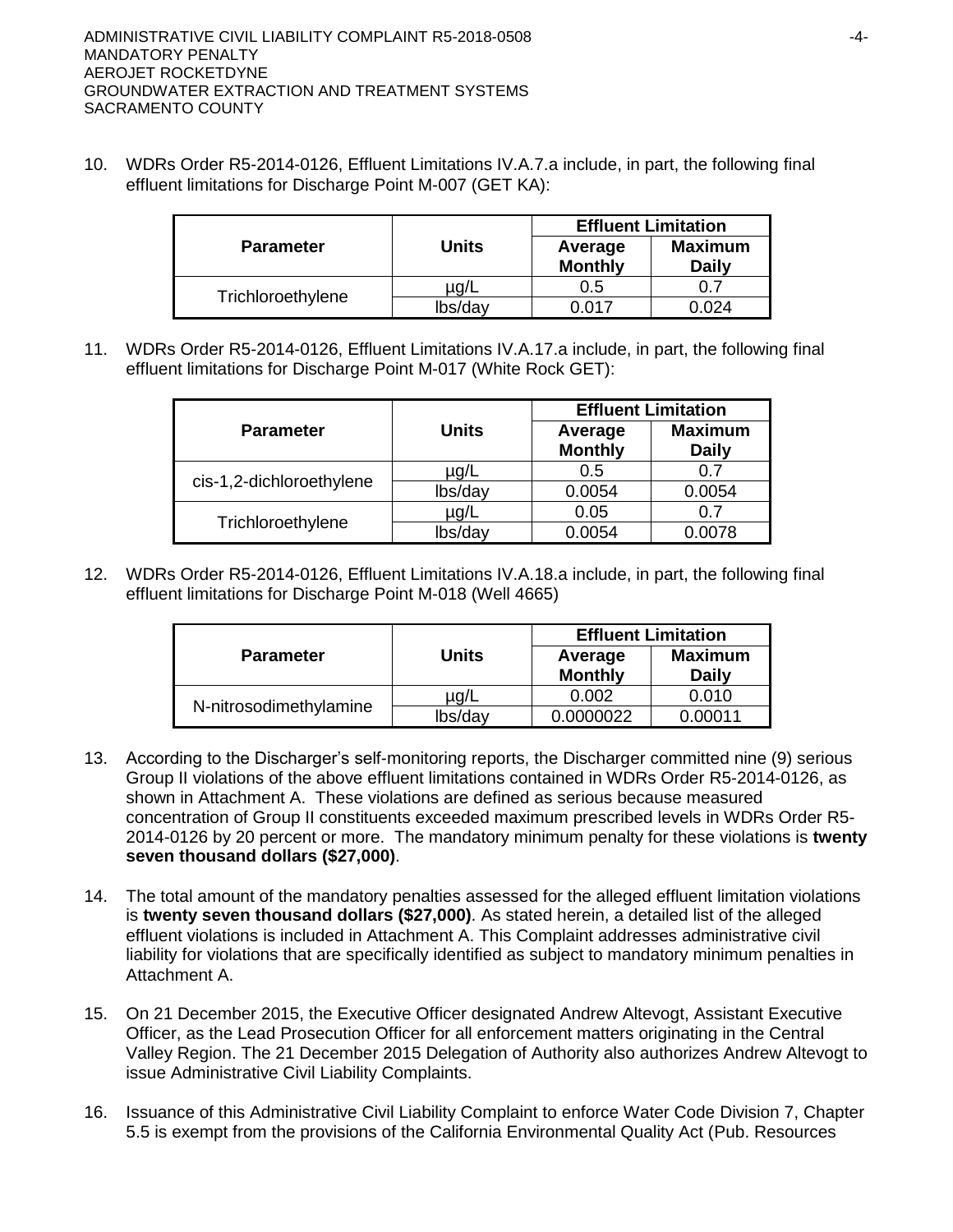ADMINISTRATIVE CIVIL LIABILITY COMPLAINT R5-2018-0508  $-5$ -MANDATORY PENALTY AEROJET ROCKETDYNE GROUNDWATER EXTRACTION AND TREATMENT SYSTEMS SACRAMENTO COUNTY

Code section 21000 et seq.), in accordance with California Code of Regulations, title 14, section 15321(a)(2).

## **AEROJET ROCKETDYNE INC. IS HEREBY GIVEN NOTICE THAT:**

- 1. The Assistant Executive Officer of the Central Valley Water Board proposes that the Discharger be assessed an Administrative Civil Liability in the amount of **twenty seven thousand dollars (\$27,000)**.
- 2. A hearing on this matter will be held at the Central Valley Water Board meeting scheduled on **31 May/1 June 2018**, unless one of the following occurs by **29 March 2018**:
	- a) Waives the hearing by completing the attached form (checking off the box next to Option 1) and returning it to the Central Valley Water Board. In addition, submits payment for the proposed civil liability of **twenty seven thousand dollars (\$27,000)** to the State Water Board with a copy of the check to the Central Valley Water Board; or
	- b) Requests to engage in settlement discussions by checking the box next to Option 2 on the attached form, and returning it to the Board along with a letter describing the issues to be discussed. The Central Valley Water Board must agree to the postponement; or
	- c) Requests to delay the hearing by checking off the box next to Option 3 on the attached form, and returning it to the Board along with a letter describing the proposed length of delay and the issues to be discussed. The Central Valley Water Board must agree to the postponement.
- 3. If a hearing on this matter is held, the Central Valley Water Board will consider whether to affirm, reject, or modify the proposed Administrative Civil Liability, or whether to refer the matter to the Attorney General for recovery of judicial civil liability.
- 4. If this matter proceeds to hearing, the Assistant Executive Officer reserves the right to amend the proposed amount of civil liability to conform to the evidence presented, including but not limited to, increasing the proposed amount to account for the costs of enforcement (including staff, legal and expert witness costs) incurred after the date of the issuance of this Complaint through completion of the hearing.

Original Signed By ANDREW ALTEVOGT, Assistant Executive Officer

> 5 March 2018 DATE

Attachment A: Record of Violations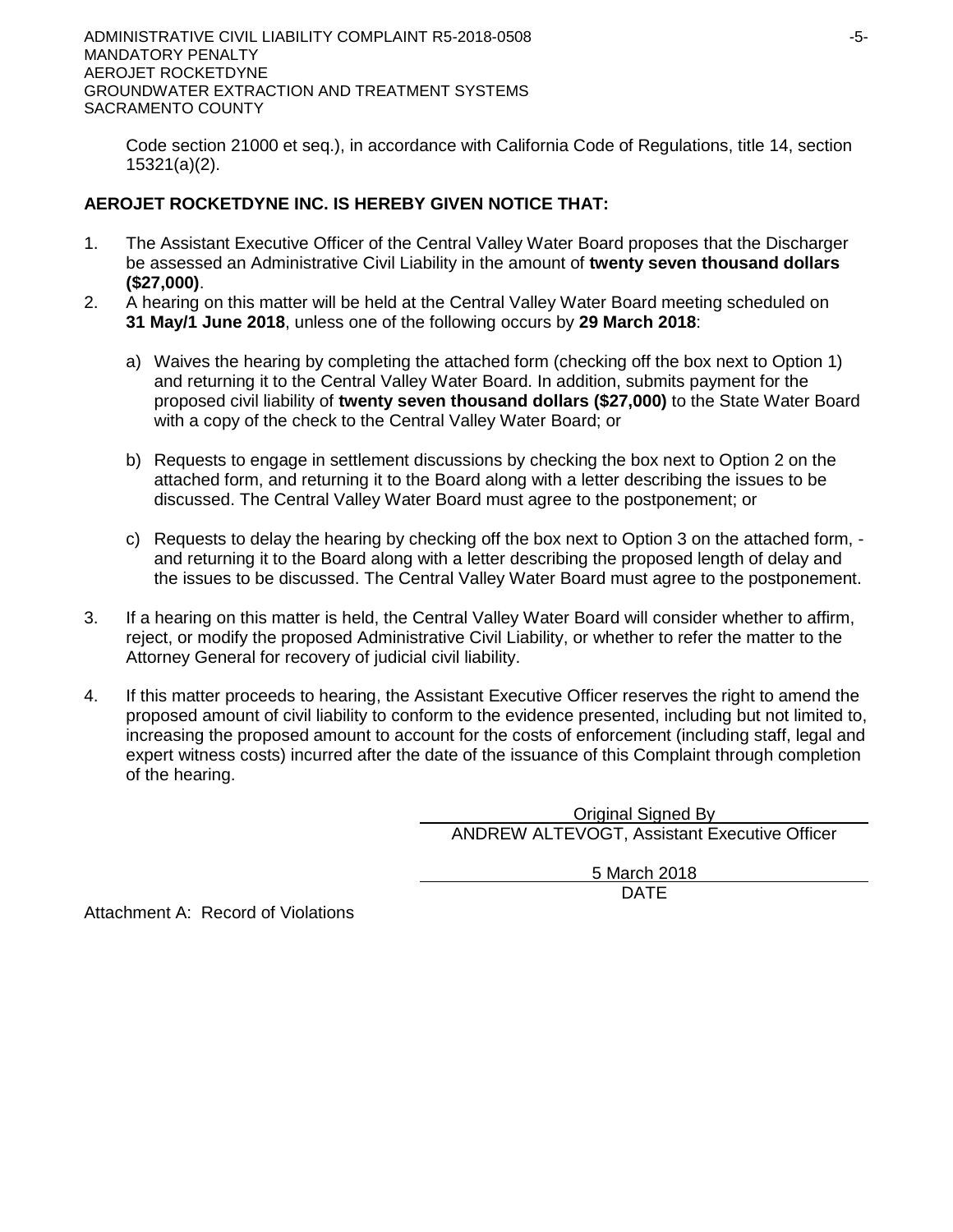#### **WAIVER FORM FOR ADMINISTRATIVE CIVIL LIABILITY COMPLAINT**

By signing this waiver, I affirm and acknowledge the following:

I am duly authorized to represent Aerojet Rocketdyne Inc. (hereafter Discharger) in connection with Administrative Civil Liability Complaint R5-2018-0508 (hereafter Complaint). I am informed that California Water Code section 13323, subdivision (b), states that, "a hearing before the regional board shall be conducted within 90 days after the party has been served. The person who has been issued a complaint may waive the right to a hearing."

## **□** *(OPTION 1: Check here if the Discharger waives the hearing requirement and will pay in full.)*

- a. I hereby waive any right the Discharger may have to a hearing before the Central Valley Water Board.
- b. I certify that the Discharger will remit payment for the proposed civil liability in the full amount of **twenty seven thousand dollars (\$27,000)** by check that references "ACL Complaint R5-2018-0508" made payable to the *State Water Pollution Cleanup and Abatement Account*. Payment must be received by the State Water Resources Control Board, Accounting Office, Attn: ACL Payment at PO Box 1888, Sacramento, California, 95812-1888 by **29 March 2018**. The waiver and a copy of the check must be submitted to the Central Valley Water Board, Attn: Howard Hold at 11020 Sun Center Drive #200, Rancho Cordova, California, 95670 by **29 March 2018**.
- c. I understand the payment of the above amount constitutes a proposed settlement of the Complaint, and that any settlement will not become final until after a 30-day public notice and comment period. Should the Central Valley Water Board receive significant new information or comments during this comment period, the Central Valley Water Board's Assistant Executive Officer may withdraw the complaint, return payment, and issue a new complaint. I also understand that approval of the settlement will result in the Discharger having waived the right to contest the allegations in the Complaint and the imposition of civil liability.
- d. I understand that payment of the above amount is not a substitute for compliance with applicable laws and that continuing violations of the type alleged in the Complaint may subject the Discharger to further enforcement, including additional civil liability.

**□** *(OPTION 2: Check here if the Discharger waives the 90-day hearing requirement in order to engage in settlement discussions***.)** I hereby waive any right the Discharger may have to a hearing before the Central Valley Water Board within 90 days after service of the complaint, but I reserve the ability to request a hearing in the future. I certify that the Discharger will promptly engage the Central Valley Water Board Prosecution Team in settlement discussions to attempt to resolve the outstanding violation(s). By checking this box, the Discharger requests that the Central Valley Water Board delay the hearing so that the Discharger and the Prosecution Team can discuss settlement. It remains within the discretion of the Central Valley Water Board to agree to delay the hearing. Any proposed settlement is subject to the conditions described above under "Option 1."

**□** *(OPTION 3: Check here if the Discharger waives the 90-day hearing requirement in order to extend the hearing date and/or hearing deadlines. Attach a separate sheet with the amount of additional time requested and the rationale.)* I hereby waive any right the Discharger may have to a hearing before the Central Valley Water Board within 90 days after service of the complaint. By checking this box, the Discharger requests that the Central Valley Water Board delay the hearing and/or hearing deadlines so that the Discharger may have additional time to prepare for the hearing. It remains within the discretion of the Central Valley Water Board to approve the extension.

(Print Name and Title)

(Signature)

(Date)